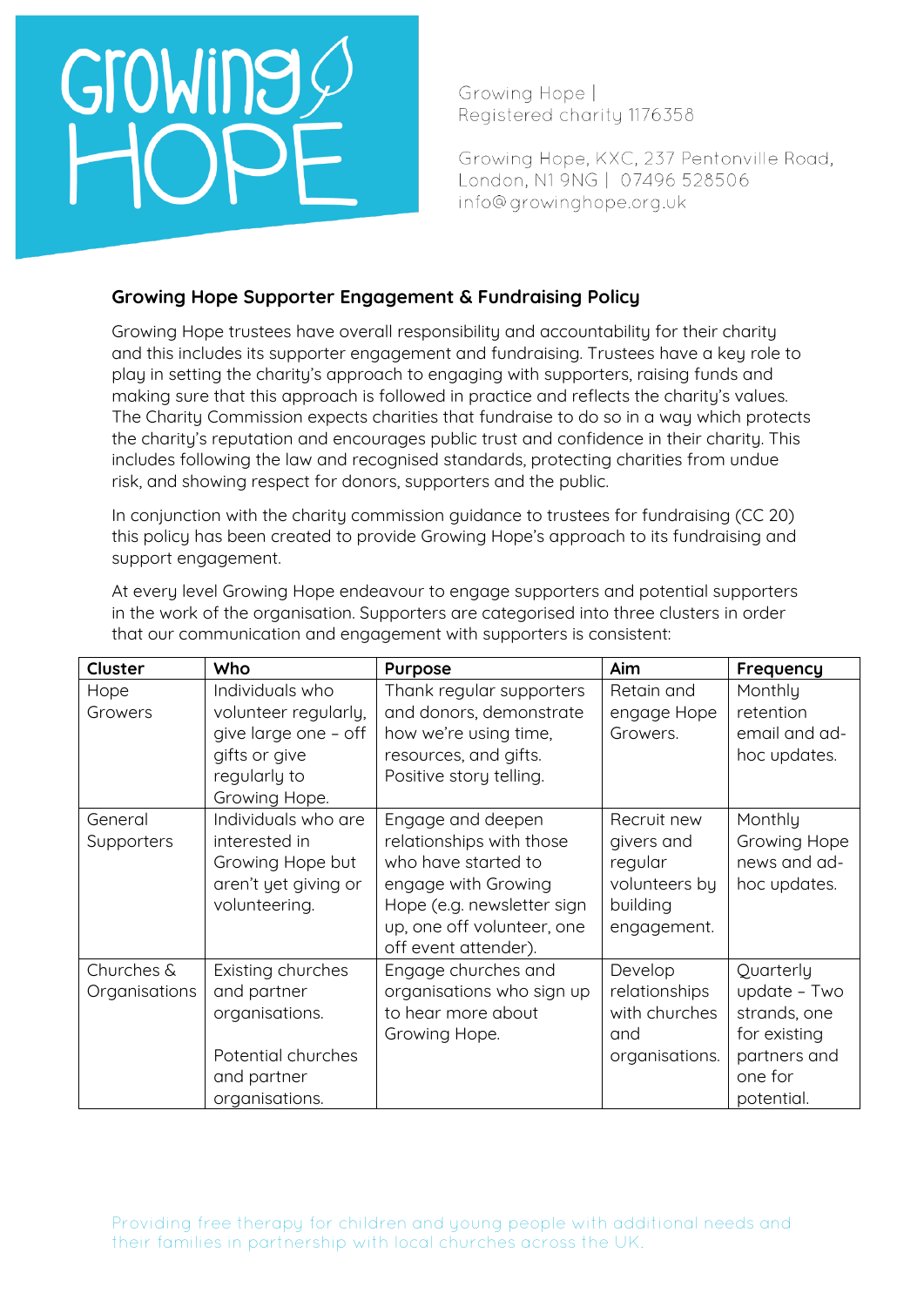# Growing

Growing Hope | Reaistered charity 1176358

Growing Hope, KXC, 237 Pentonville Road, London, N1 9NG | 07496 528506 info@growinghope.org.uk

Growing Hope fundraising can be split into two types:

- 1. Fundraising for Growing Hope (Umbrella) is needed to fund the following:
	- Clinical supervision
	- Clinical training
	- Clinic set-up costs (first 3 months costs)
	- Data management
	- Central insurance policu (all clinics)
	- Staffing costs for the running of the umbrella charity
- 2. Fundraising for Growing Hope Local is needed to fund the following:
	- Staff salaries
	- Assessment costs
	- Equipment
	- Clinic running costs

It is recommended that each charity should have a trustee responsible for fundraising. As this role can be quite onerous and provide many challenges the trustee board may wish to allocate two or more trustees to being a part of the fundraising sub-committee. Growing Hope requests that in addition to the legal responsibilities of the trustee and staff roles that everyone plays their part in fundraising to enable Growing Hope to continue their work. This includes, but is not exclusive to, the following activities: sharing Growing Hope with personal and professional networks, attending all Growing Hope events, making funding requests, and donating to Growing Hope where possible.

Each local Growing Hope charity should have a sub-committee consisting of at least two trustees, the Lead Therapist and Clinic Manager and at least two volunteers. This subcommittee should meet on a monthly basis to discuss current grant applications, events and fundraising progress. An example agenda for this meeting is found in the appendix.

Operating effective control over the charity's fundraising is a vital part of the trustee's compliance with their legal duties. Three of them are particularly relevant to this policy:

- acting in the best interests of the charity.
- managing the charity's resources responsibly, which includes protecting and safeguarding its reputation.
- acting with reasonable care and skill.

Below is a summary of the principles which each trustee should follow to help meet their responsibility for the charity's fundraising.

# **Planning effectively:**

This is about agreeing or setting, and then monitoring, the charity's overall approach to fundraising. The fundraising plan should also take account of risks, the charity's values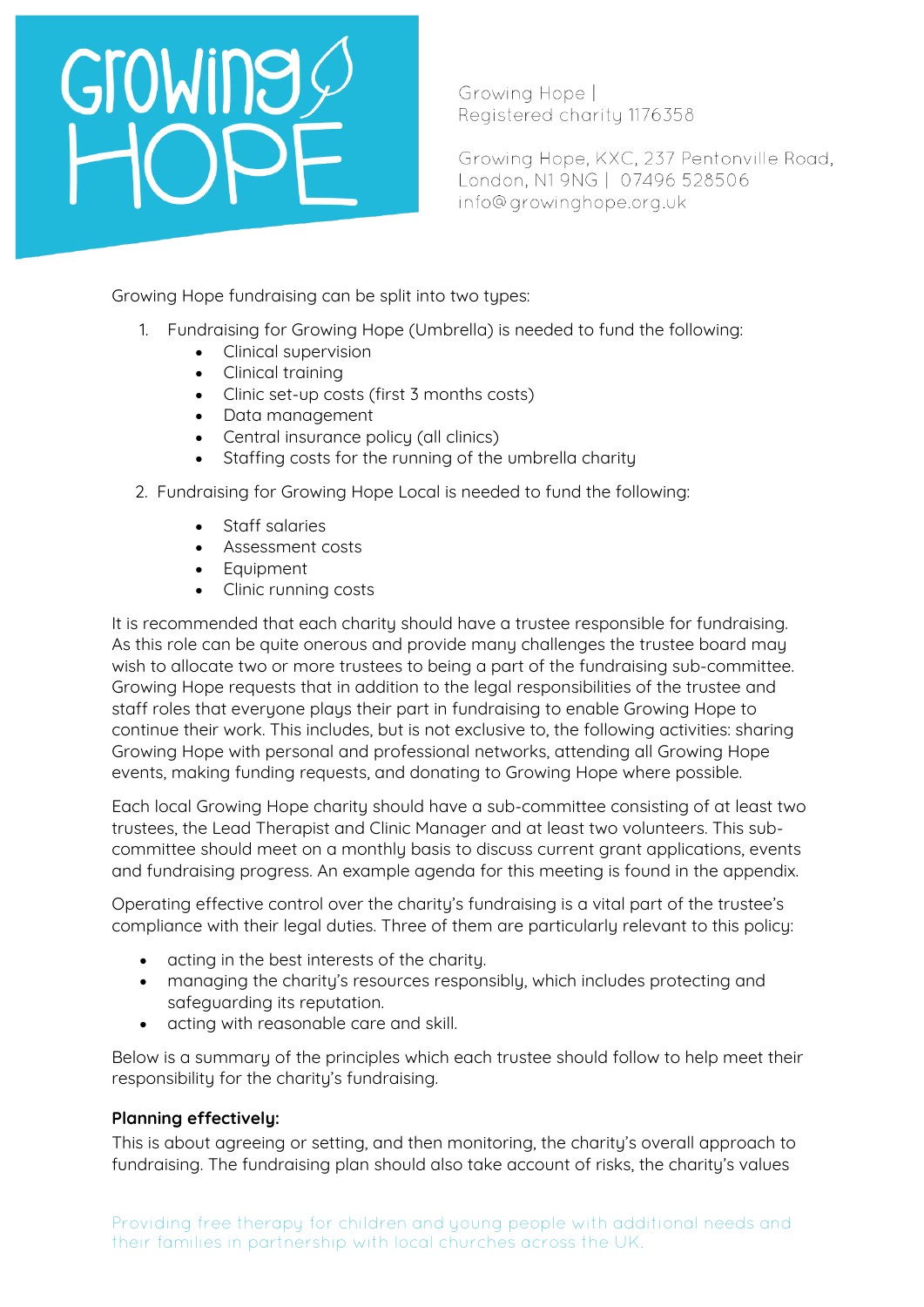# Growing

Growing Hope | Reaistered charity 1176358

Growing Hope, KXC, 237 Pentonville Road, London, N1 9NG | 07496 528506 info@growinghope.org.uk

and its relationship with donors and the wider public, as well as its income needs and expectations.

# **Supervising your fundraisers:**

This is about trustees having systems in place to oversee the fundraising which others carry out for the charity, so that trustees can be satisfied that it is, and remains, in the charity's best interests. It means delegating responsibly so that the charity's in-house and volunteer fundraisers, and any connected companies, know what is expected of them. If a trustee employs a commercial partner to raise funds for the charity, the arrangement must be in the charity's best interests and comply with any specific legal rules and standards that apply.

# **Protecting the charity's reputation, money and other assets:**

This means ensuring that there is strong management of the charity's assets and resources so that we can meet our legal trustee duty to act in our charity's best interests and protect it from undue risk. It includes ensuring that there is adequate consideration of the impact of the charity's fundraising on its donors, supporters and the public, making sure that the charity receives all the money to which it is entitled, and taking steps to reduce risk of loss or fraud.

## **Identifying and ensuring compliance with the laws or regulations that apply specifically to the charity's fundraising:**

The legal rules that apply to various types of fundraising can be detailed and complex. They cover compliance in important areas such as with data protection law, licensing, and working with commercial partners. There are new rules in the Charities (Protection and Social Investment) Act 2016 which affect some charities that fundraise. Trustees should make sure that the charity has access to sufficient information and appropriate advice to ensure that its fundraising complies with all relevant legal rules.

# **Identifying and following any recognised standards that apply to the charity's fundraising:**

These are in the Fundraising Regulator's [code of Fundraising Practice.](https://www.fundraisingregulator.org.uk/code-of-fundraising-practice/) The Code outlines both the legal rules that apply to fundraising and the standards designed to ensure that fundraising is open, honest and respectful. The Commission expects all charities that fundraise to fully comply with the Code. **[www.fundraisingregulator.org.uk/code-of](http://www.fundraisingregulator.org.uk/code-of-fundraising-practice)[fundraising-practice](http://www.fundraisingregulator.org.uk/code-of-fundraising-practice)**

## **Being open and accountable:**

This includes complying with any relevant statutory accounting and reporting requirements on fundraising and using reporting to demonstrate that the charity is well run and effective. In our fundraising communications it is about being able to effectively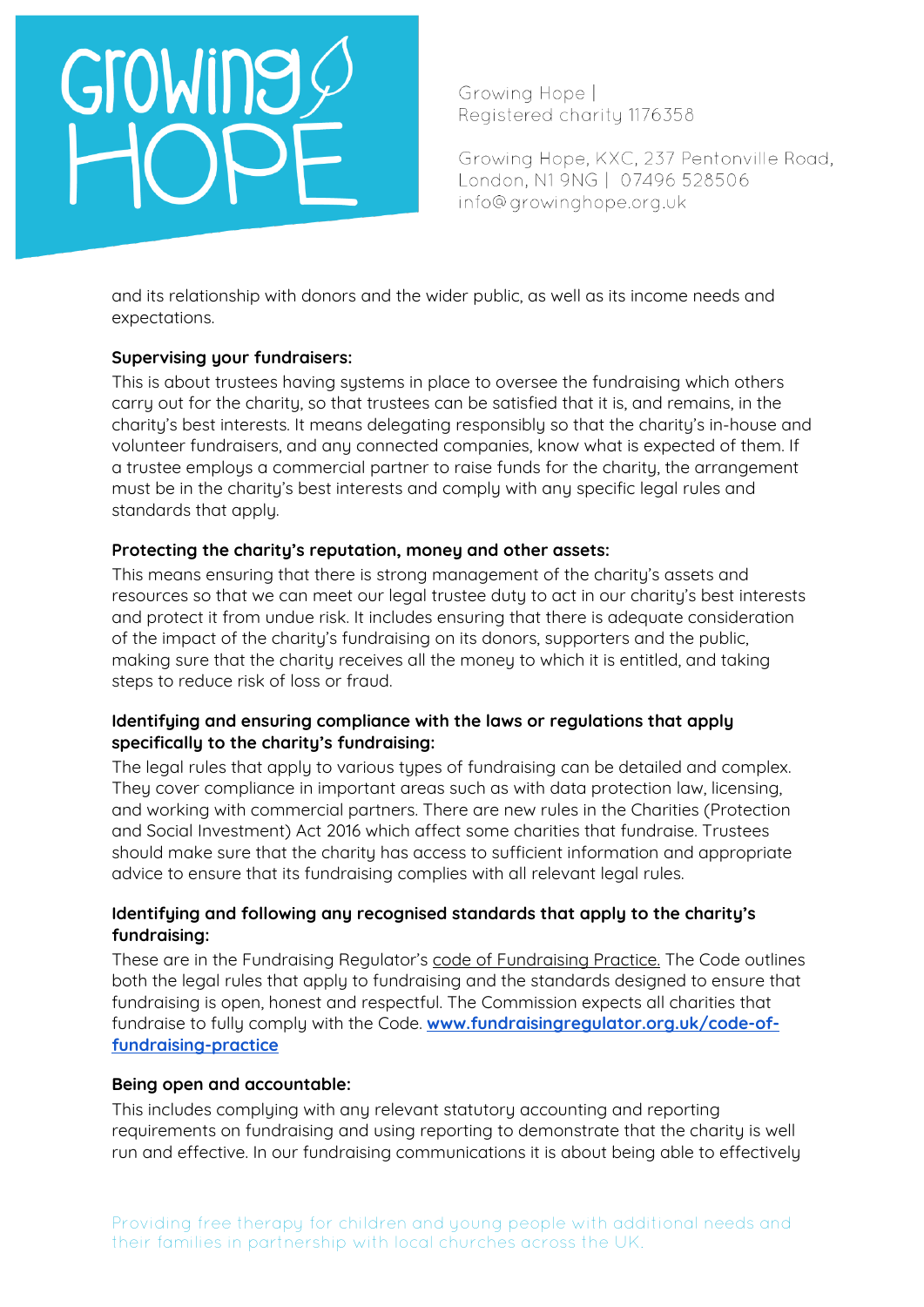# GroWing

Growing Hope | Reaistered charity 1176358

Growing Hope, KXC, 237 Pentonville Road, London, N1 9NG | 07496 528506 info@growinghope.org.uk

explain our fundraising work to members of the public and the charity's donors and supporters.

### **The approach:**

Growing Hope fundraising approach should be directed around grant applications, local business and personal donations (including regular giving). Other forms of fundraising should include fundraising events such as charity balls and sponsorship.

## **The planning:**

Each trustee responsible for fundraising is to prepare a plan for the amount of funding required. This plan should be shared with the other charity trustees and agreed at a trustees meeting. The plan should include which organisations will be approach for grant applications/donations and what level of donations are required by regular giving.

### **Monitoring the Plan:**

The plan should be reviewed regularly at each trustee meeting to see the progress of the fundraising. Successes and disappointments should be recorded and the plan should be adjusted accordingly to ensure that the target is going to be met.

Date Adopted: **Feb 2018**

Date Reviewed: **Feb 2021**

This policy should be read alongside other Growing Hope policies.